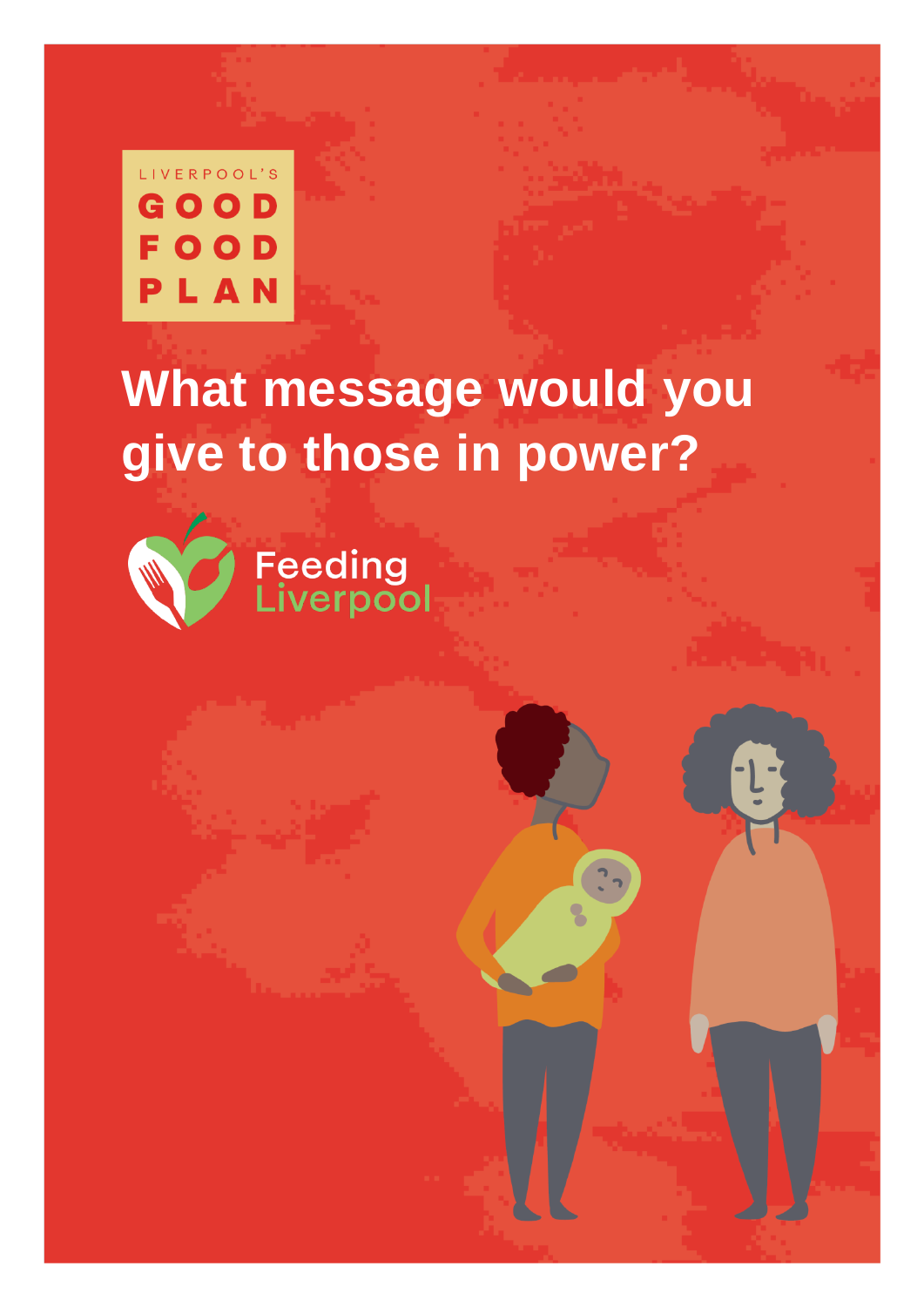We want Liverpool's Good Food Plan to be developed with local residents, shaped by their ideas and experiences.

In the first phase of the Good Food Plan, Feeding Liverpool conducted interviews and focus groups with 48 residents, including 20 of whom had recently experienced severe food insecurity.

We asked these 20 what message they would give to those in power.

# **Jamie\*<sup>1</sup> left care when he was 17, now 24, he lives alone and does not currently work, he is supported by Merseyside Youth Association:**

"Just to make fresh foods more effective. I think that's the only thing really, either to make foods more cost effective or for an increase in Universal Credit, which I know that they have been doing since the start- April last year, but a permanent increase if you get me."

# **John is in his early 20's, he has been in and out of temporary work and is supported by Merseyside Youth Association:**

"Have one main location for a foodbank that's open every day instead of having foodbanks scattered all over the city, open at different set times. I live in Bootle so I'd go to Waterloo, that's my nearest foodbank which is a 35 minute walk. By the time I got there they'd give me 8 bags and I'd have to carry 8 bags back and that's not always easily accessible for everyone in the city. If they opened one main location that was open all the time, not many people would have the problem of getting to them."

# **Fares is in his 40's and on Universal Credit, he receives support from Liverpool Arabic Centre: (using a translator)**

"Health care needs more attention. To me, health care is more than food."

#### **Lami, a Yemini woman in her 20's, who lives with her husband (using a translator)**

"I'd like to tell them that I really need a house, I would like to live peacefully and develop myself and hopefully empower myself and hopefully serve this country. We love this country and hopefully to serve."



<sup>1</sup> <sup>1</sup> All participants were given the choice to attribute their comments or use a pseudonym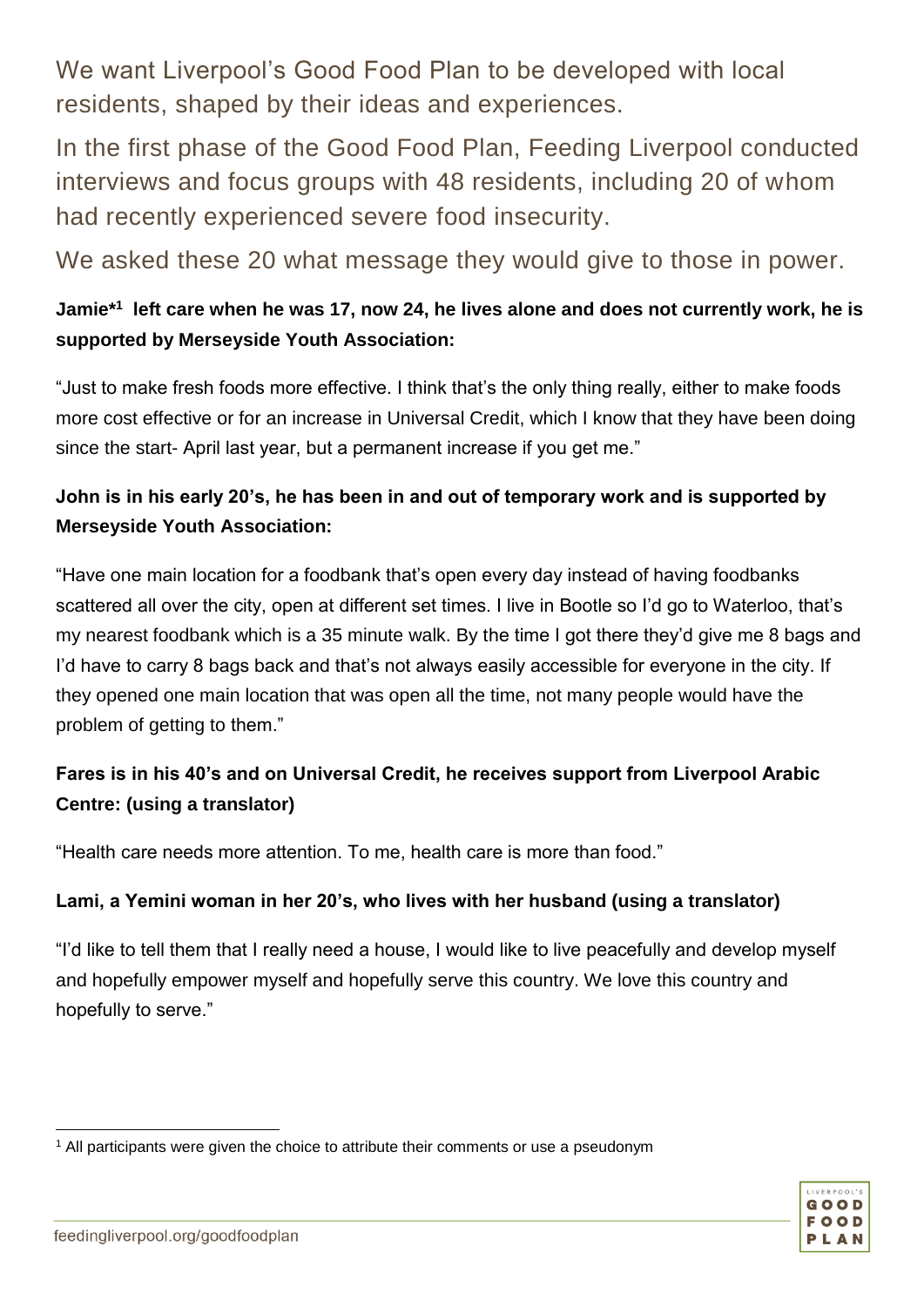# **Declan is in his early 20's, a carer for his mum, he lives alone, and is supported by Merseyside Youth Association:**

"Make sure there's more services that people can go to even if they don't want to go in person, they can make a phone call or just email and contact that way or make it so that your family or a representative can pop in for them… I think there needs to be a few more services, like public transport services and make either the buses cheaper or provide bus fare for them because not everyone can afford the buses."

# **Zahraa is in her 30's, lives with her husband, arrived from Yeman, via a short stay in Germany in June 2020. (using a translator)**

"She was saying that even the food that she got from the church, the rats were already eating from that and she discovered the rats were in the church…She's saying that, you know, they've experienced difficulties on the online services…If it were face to face it would have been better. Sometimes you're calling and calling and calling and keeping on hold and we're not getting through."

# **Barry is in his 40's, has recently had a relationship breakdown and struggles with his mental health, he is using Micah Liverpool for food support**

"It would be nice to have a different variation but they can't do that, you can't go out and choose that. I have literally got cupboards full of pasta that I've ended up giving away I've seen people throwing- I've even seen people come out of the food bank and throw a bag of shopping away. Some gets wasted.

Yeah, well if you notice what they'll do is, they'll come here and then there're bread trays at the front and what they'll do is they'll go through the trays and they'll put the stuff there that they don't want. A good little incentive that's happening at the moment that Trussell Trust are doing is like you pay £5 a week and you get so many items and it's learning people how to budget but it's also giving them better quality stuff as well.

More variation but to join the club, obviously still have this facility here, which is always great and it's one of the best and you've got some of the best people. I couldn't blow their trumpets enough for this place, they're brilliant but as I said, if they had more upper grade products. Just instead of doing like, have the Tuesday and Thursday at the food bank but then have the one where you pay £5 a week or £2.50 a week and you come in on a Wednesday and you get like- have a pantry, yeah, that's it."

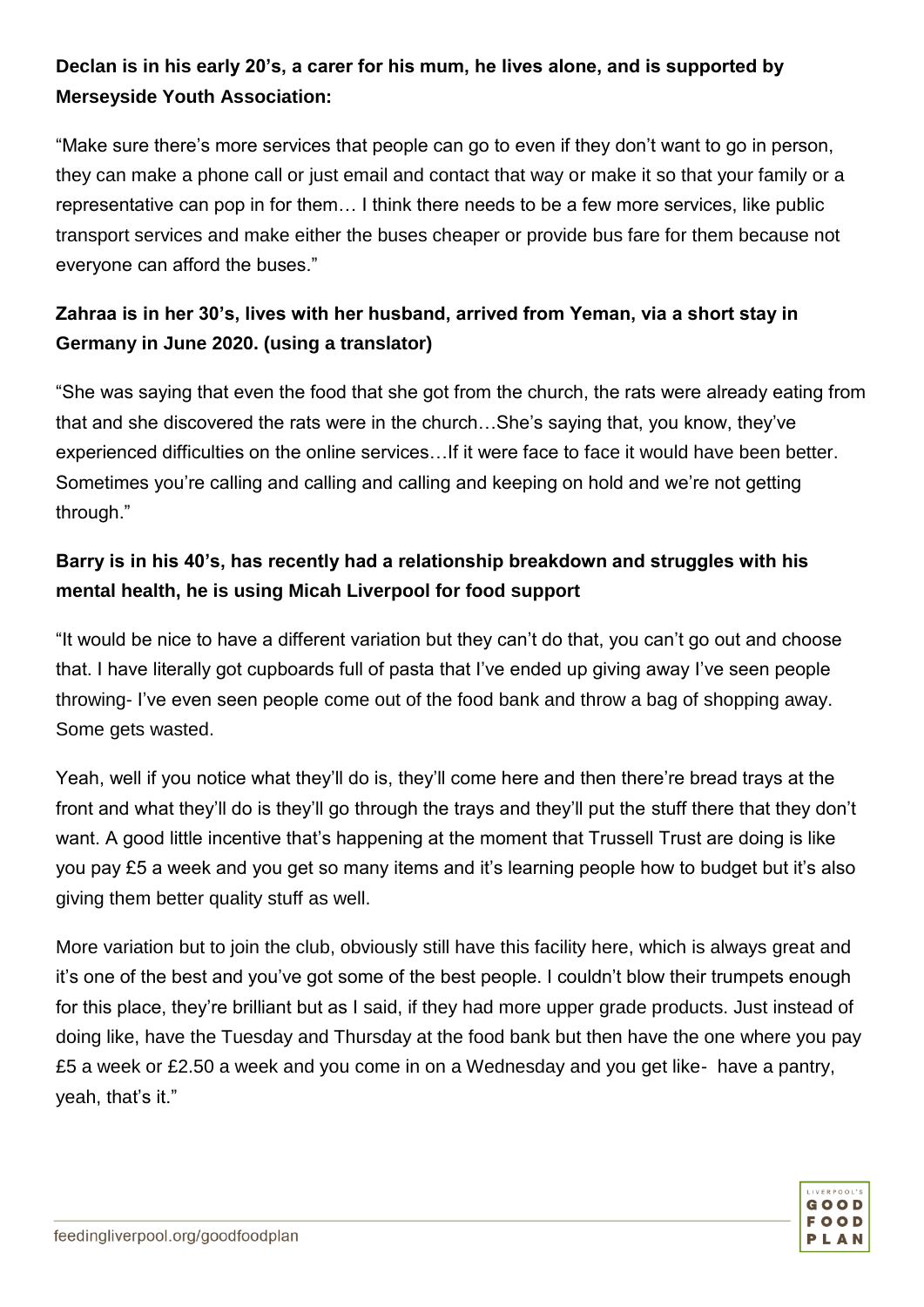# **Donna, in her 40's with two children including a young son with health concerns and allergies, she attends Micah Liverpool**

"Make somewhere like this (Micah Liverpool) more accessible for people who are struggling, … (in the shops) More stock and cheaper, certain stuff like the egg-free range and all that just easier to get hold of and cheaper. Because it is hard getting like, some pastas are made with egg but then the ones that are egg-free, they hike the prices up so just maybe lowering the prices a bit."

#### **Neil\* is in his 60's and has no fixed abode, he is supported by Micah Liverpool**

"There needs to be a people- there's no way of easily finding out what's available that I'm aware of, no centre point you can go to that will list all the places and the times. Some sort of collation of information about soup kitchens and food banks so we know how to access them. Outreach would be useful."

#### **Emily\* is in her 20's and uses St Andrews pantry**

I'd highly recommend to put more of them (pantries) out, because it really does benefit me. You can see how much shopping I've got for £3.50 and that will feed the kinds for at least 2 or 3 days. For £3.50 you cannot complain at all, and you get to choose so again I can watch that it's safe for the baby. It's just so, so much better for the community I think. It really is.

#### **Mary\* is in her 70's, she volunteers at St Andrews Pantry and is a member**

"I think really what they should do really, is come themselves to see. I know it sounds awful but pretend they are a person that lives in the area and sit out on that bit over there and listen to what-I don't mean to say eavesdropping but it's like a lot of people, if you know you've got an official coming in you're all on guard and you're all on edge so you make sure everywhere's perfect. If you thought someone was coming in in disguise so to speak, they could actually hear what goes on and see the benefits that the church is giving and the people who donate all this food. I don't think it's recognised enough.

I think it would be a shock to them to see the volume of people coming in and I think if they went into that room, which they would, it would be a shock to them to see what it there and what is donated by different companies and different businesses. I think it would make them realise the necessity of it because there's not the help that there was years ago but then again, I don't think- I think the money gets paid to the council and it doesn't go to the right departments."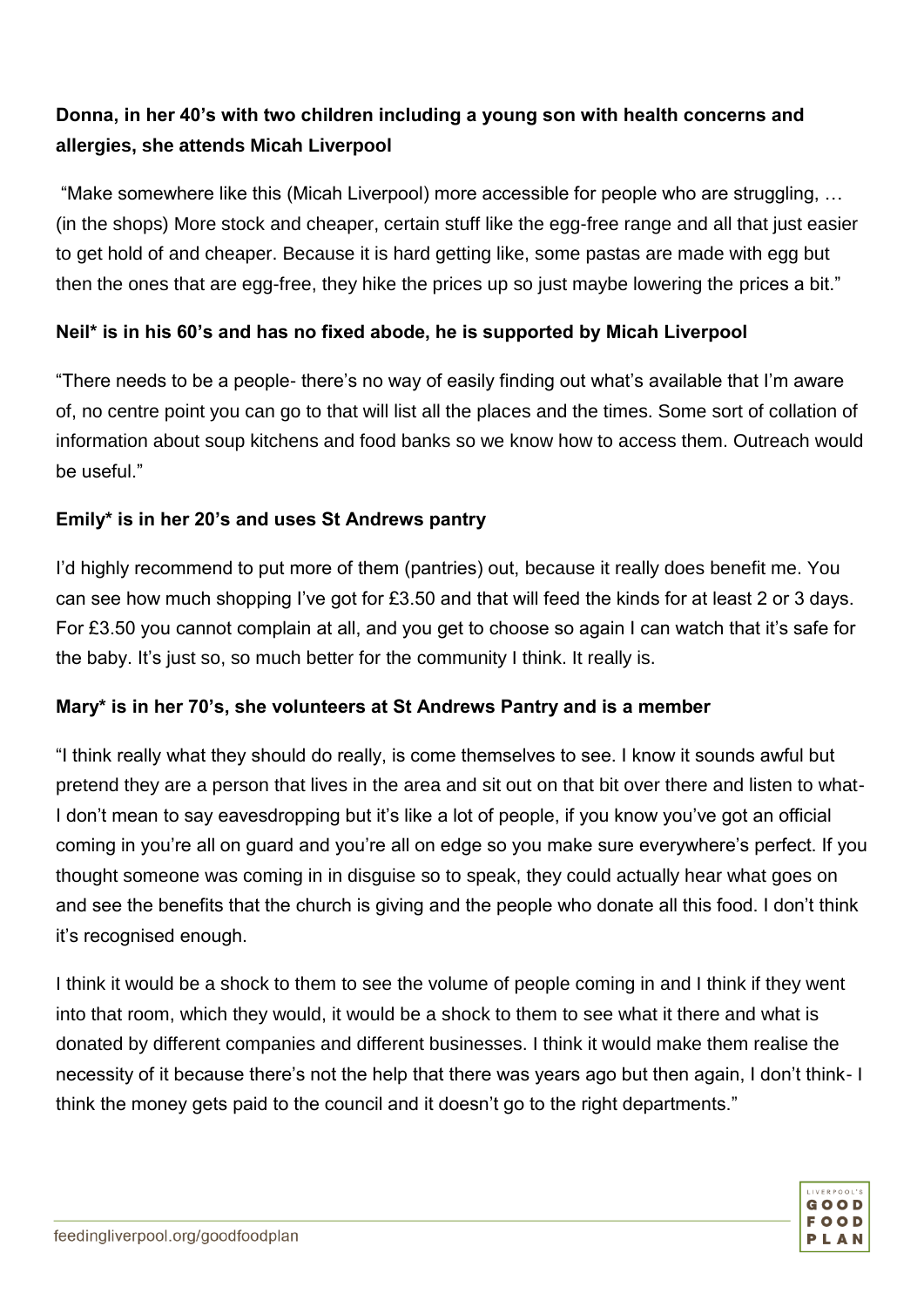# **Layla\* is in her 50's, she lives with her brother and 1 daughter and has 4 more children back in Yeman, she is supported by Liverpool Arabic Centre and is desperate for one of her daughters to join her from Yemen. (using a translator)**

"I want a house. I want one daughter. Need only one daughter…My only wish is that I have one of my daughters here with me. If she comes here, even if they cut the benefits from me that's fine as long as they bring me one of my daughters."

# **Cheryl is in her 40's, long term health conditions prevent her from working, she is a member of St Andrews Pantry and has used the foodbank**

"We need more pantries across every area for people, because at the end of the day, I love coming and you're meeting people every week. It might not be the same people every week but you're getting to meet people, you're getting out. So more pantries across Liverpool."

#### **Barb\* is in her 60's and is a volunteer and member of St Andrews's Pantry**

"Support the pantry, please, support the pantry but also support, or find a way to support, opening local shops. Good local shops not cheap, knock off B&Ms and takeaways and betting shops and off licences. We got another off licence opened on West Derby Road, we didn't need one.

We didn't need another off licence. So, please, we need local shops. That's how you get a community, if you want a community you need to give the community what it needs and what it needs is local shops. It need people to support local businesses."